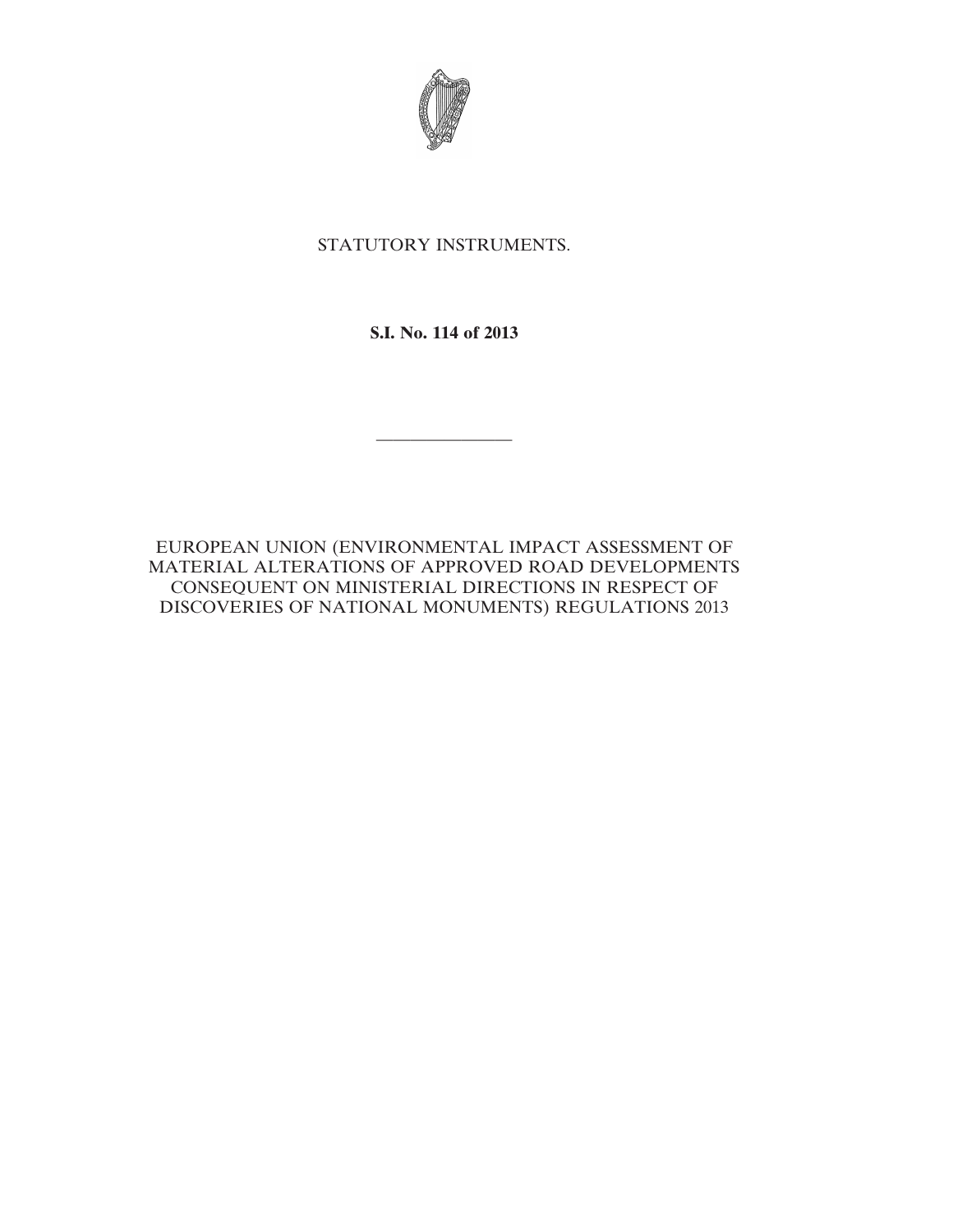# S.I. No. 114 of 2013

# EUROPEAN UNION (ENVIRONMENTAL IMPACT ASSESSMENT OF MATERIAL ALTERATIONS OF APPROVED ROAD DEVELOPMENTS CONSEQUENT ON MINISTERIAL DIRECTIONS IN RESPECT OF DISCOVERIES OF NATIONAL MONUMENTS) REGULATIONS 2013

I, JIMMY DEENIHAN, Minister for Arts, Heritage and the Gaeltacht, in exercise of the powers conferred on me by section 3 of the European Communities Act 1972 (No. 27 of 1972) and for the purpose of giving effect to Directive  $2011/92/EU^1$  of the European Parliament and of the Council of 13 December 2011 on the assessment of the effects of certain public and private projects on the environment, in so far as it applies to material alterations of approved road developments, hereby make the following regulations:

#### *Citation*

1. These Regulations may be cited as European Union (Environmental Impact Assessment of Material Alterations of Approved Road Developments Consequent on Ministerial Directions in Respect of Discoveries of National Monuments) Regulations 2013.

#### *Interpretation*

2. (1) In these Regulations—

"Act of 1930" means the National Monuments Act 1930 (No. 2 of 1930);

"Act of 2004" means the National Monuments (Amendment) Act 2004 (No. 22 of 2004).

#### *Amendment of section 14B of Act of 1930*

3. Section 14B (inserted by section 5 of the Act of 2004) of the Act of 1930 is amended—

- (*a*) in subsections  $(3)(b)(ii)$  and  $(4)$ , by deleting "adverse",
- (*b*) by substituting the following subsections for subsections (5) to (7):

"(5) Where the Board makes a determination that a material alteration is likely to have significant effects on the environment, the Board shall ensure that the material alteration has been subject to an environmental impact assessment.

(6) Where the Board makes a determination that a material alteration is likely to have significant effects on the environment, the Board shall require the road authority to submit to it an environmental impact statement in respect of the material alteration.

1 O.J. No. L26, 28.1.2012, p.1

*Notice of the making of this Statutory Instrument was published in "Iris Oifigiúil" of* 2*nd April*, 2013.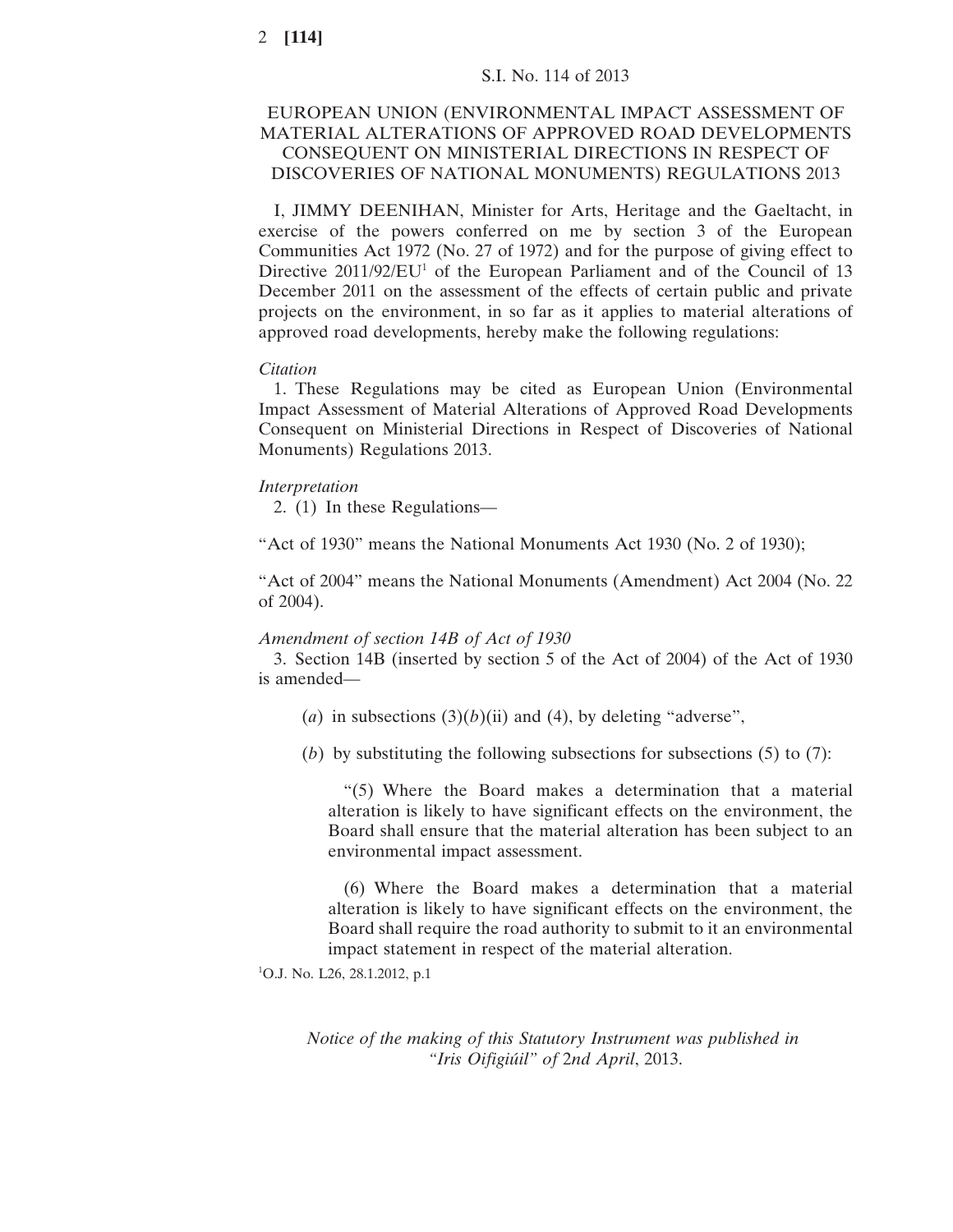(7) In making a determination as to whether a material alteration is likely to have significant effects on the environment, the Board shall have regard to the criteria specified in Annex III of the Directive.

(7A) Subject to subsection (7F), an environmental impact statement submitted to the Board under this section shall include, in relation to the material alteration, the information specified in Annex IV of the Directive.

(7B) If a road authority, before submitting an environmental impact statement in accordance with this section, so requests, the Board shall, after consulting the road authority, any prescribed person or body and any other person or body as the Board considers appropriate, give a written opinion on the information to be contained in that statement.

(7C) A request under subsection (7B) for a written opinion on the information to be contained in an environmental impact statement shall state the following:

- (*a*) the name and address, and telephone number and e-mail address, of the road authority;
- (*b*) the location of the land affected or likely to be affected by the material alteration; and
- (*c*) a brief description of the material alteration and of its possible effects on the environment.

(7D) Where the Board considers that it has insufficient information to enable it to give a written opinion in relation to a request under subsection (7B), the Board shall, as soon as may be, inform in writing the road authority that it is required to submit in writing specified further information within a specified time and the road authority shall comply with that requirement.

(7E) In dealing with a request under subsection (7B), the Board shall have regard to:

- (*a*) the information required to enable the Board to exercise its function under subsection (5) or to ensure compliance with the Directive;
- (*b*) any information provided under subsection (7C) and any further information submitted under subsection (7D); and
- (*c*) the consultations under subsection (7B).

(7F) A written opinion provided by the Board under subsection (7B) shall indicate the extent to which the information specified in Annex IV of the Directive should be contained in the environmental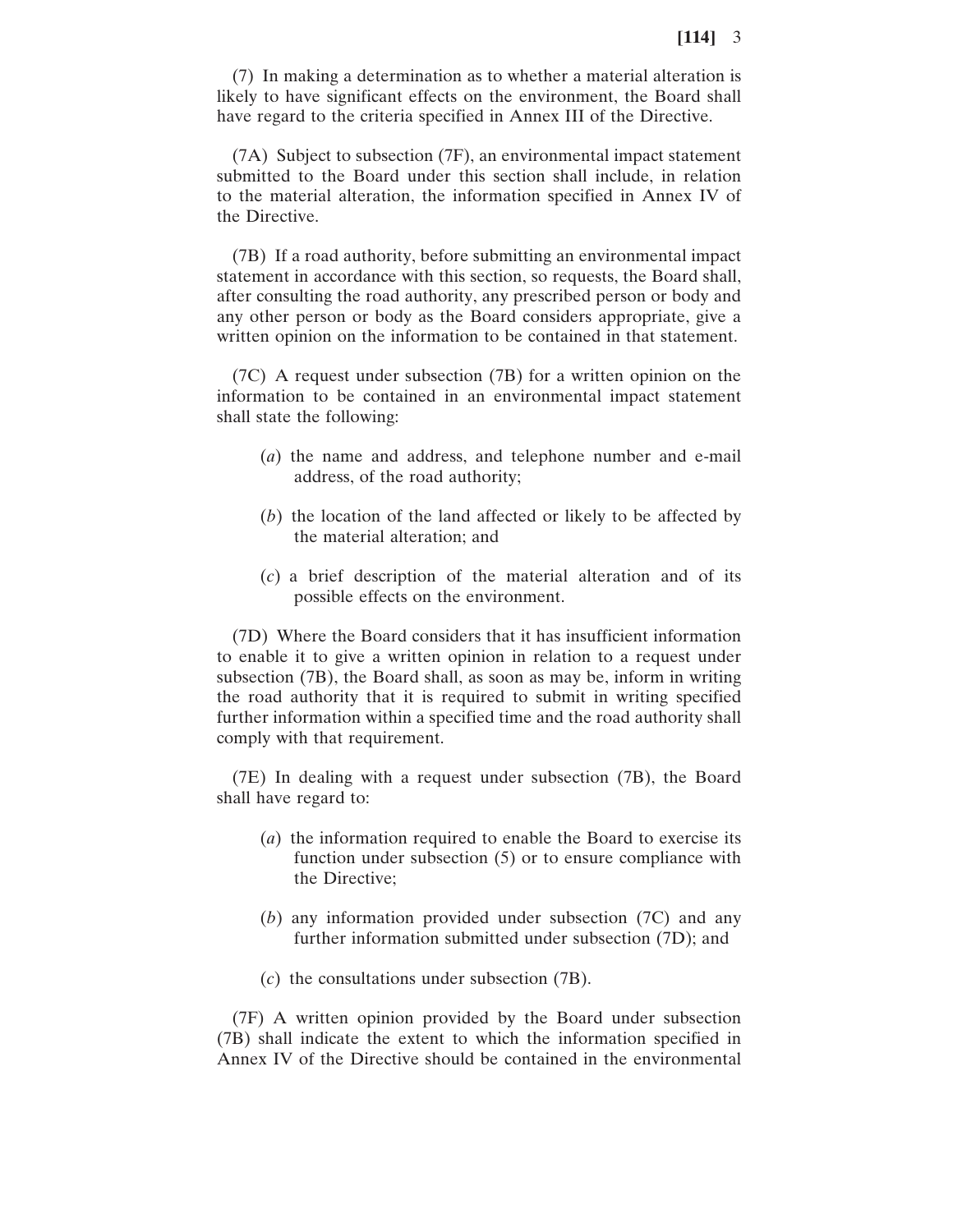impact statement to which the request made under subsection (7B) related.

(7G) The giving by the Board of a written opinion under subsection (7B) shall not prevent the Board from requiring a road authority to submit further information under this section.

(7H) Subject to subsection (7I), the Board may, at the request of the road authority and having consulted any prescribed person or body and any other person or body as the Board considers appropriate, grant, in respect of a material alteration, an exemption from the requirements of this section where it is satisfied that exceptional circumstances so warrant.

(7I) An exemption shall not be granted under subsection (7H) if another Member State, having been informed about the material alteration and its likely effects on the environment in that State, has indicated to the Board that it intends to furnish views to the Board on those effects.

(7J) The Board shall, in granting an exemption under subsection (7H), consider whether the effects, if any, on the environment of the material alteration should be assessed in some other manner.

(7K) The Board shall inform the public of its decision under subsection (7J) and, if its decision is that an alternative assessment is required, it shall also inform the public of—

- (*a*) the information obtained during the course of the alternative assessment,
- (*b*) the manner in which the public can provide observations during the course of the alternative assessment, and
- (*c*) the outcome of the alternative assessment.

(7L) The Board may apply such requirements regarding an alternative assessment referred to in subsection (7K) as it considers necessary or appropriate and the road authority shall comply with those requirements.

(7M) Notice of any exemption granted under subsection (7H), of the reasons for granting the exemption and of any requirements applied under subsection (7K) shall, as soon as may be—

(*a*) be published by the Board in *Iris Oifigiúil* and in at least one newspaper circulating in the district in which the land affected, or likely to be affected, by the material alteration is situated, and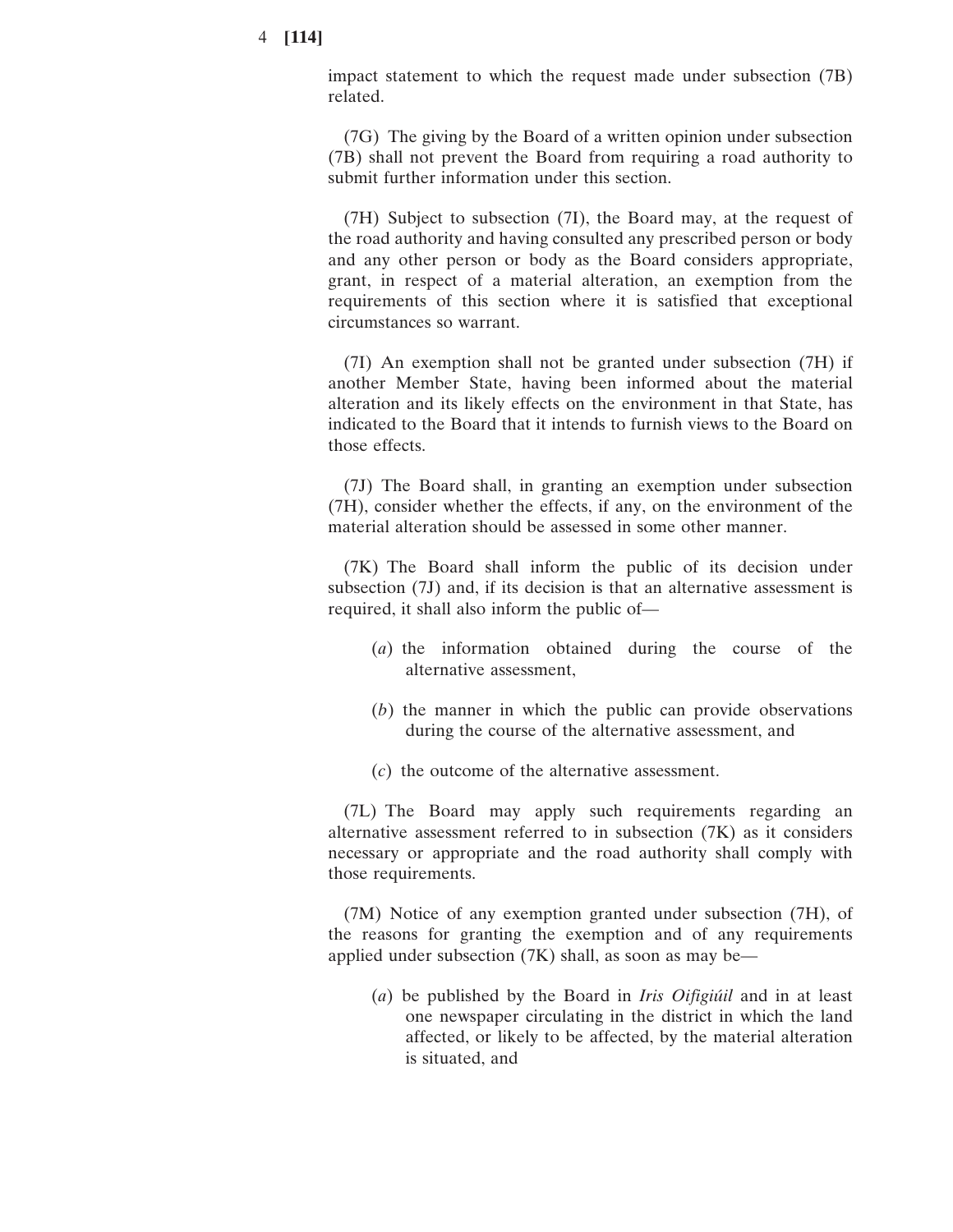(*b*) be given by the Board, together with a copy of the information made available to the public in accordance with subsection (7K), to the Commission of the European Union.

(7N) Where a road authority is required under this section to submit an environmental impact statement, the road authority shall, not more than 2 weeks before submitting the environmental impact statement, publish notice of its intention to do so in at least one newspaper circulating in the district in which the land affected, or likely to be affected, by the material alteration is located.

(7O) A notice under subsection (7N) shall state the following:

- (*a*) the name of the road authority required to submit the environmental impact statement;
- (*b*) the location of the land affected, or likely to be affected, by the material alteration;
- (*c*) the nature and extent of the material alteration;
- (*d*) that an environmental impact statement in relation to the material alteration will be submitted to the Board in accordance with this section;
- (*e*) that the environmental impact statement will be available for inspection free of charge or for purchase, at a fee not exceeding the reasonable cost of making a copy, during office hours at the offices of the Board or such other convenient place as the Board may specify; and
- (*f*) that submissions or observations in relation to the environmental impact statement may be made in writing to the Board within 5 weeks of the date of receipt by the Board of the environmental impact statement.

(7P) The Board shall specify such arrangements as it considers appropriate to allow the matters referred to in paragraphs (*e*) and (*f*) of subsection (7O) to have effect.

(7Q) When submitting an environmental impact statement to the Board under this section, the road authority shall accompany it with a copy of the relevant page of the newspaper in which a notice under subsection (7N) was published.

(7R) Where it appears to the Board that a notice published under subsection (7N)—

(*a*) does not comply with any of the requirements of subsection (7N) or (7O), or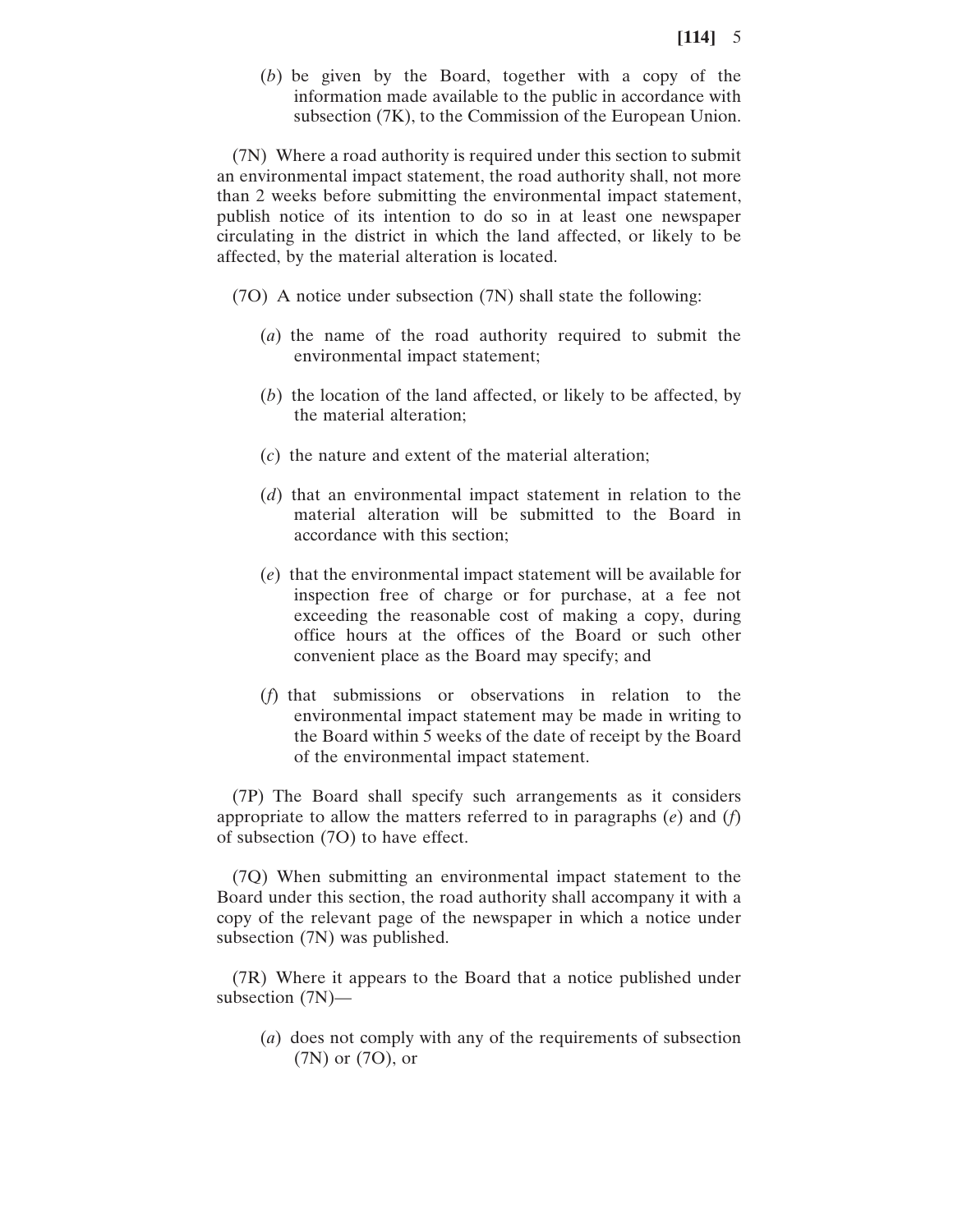(*b*) because of its content or for any other reason, is misleading or inadequate for the information of the public,

the Board shall require the road authority to publish further notice in the manner specified by the Board and to provide to the Board evidence that that further notice has been so published and the road authority shall comply with those requirements.

(7S) Where a road authority submits an environmental impact statement to the Board under this section, the Board shall, as soon as may be following receipt of that statement, send a copy of the environmental impact statement to any prescribed person or body and any other person or body as the Board considers appropriate.

(7T) The Board shall, when sending an environmental impact statement to a person or body under subsection (7S), inform the person or body that a submission or observation in relation to the effects on the environment of the material alteration may be made in writing to the Board within 5 weeks of the date of receipt by the Board of the environmental impact statement.

(7U) The Board shall consider whether an environmental impact statement submitted under this section:

- (*a*) complies with the requirements of this section;
- (*b*) complies with a written opinion, if any, given under subsection (7B), and
- (*c*) identifies and describes adequately the direct and indirect effects on the environment of the material alteration.

(7V) Where the Board considers that an environmental impact statement submitted under this section—

- (*a*) does not comply with the requirements of this section,
- (*b*) does not comply with a written opinion given under subsection (7B), or
- (*c*) does not identify or describe adequately the direct and indirect effects on the environment of the proposed material alteration,

the Board shall require the road authority to submit to it any further information the Board considers necessary for the purpose of remedying the matters referred to in paragraphs (*a*) to (*c*), and the road authority shall comply with that requirement.

(7W) In addition to any requirement arising under subsection (7V), the Board shall require a road authority to provide any further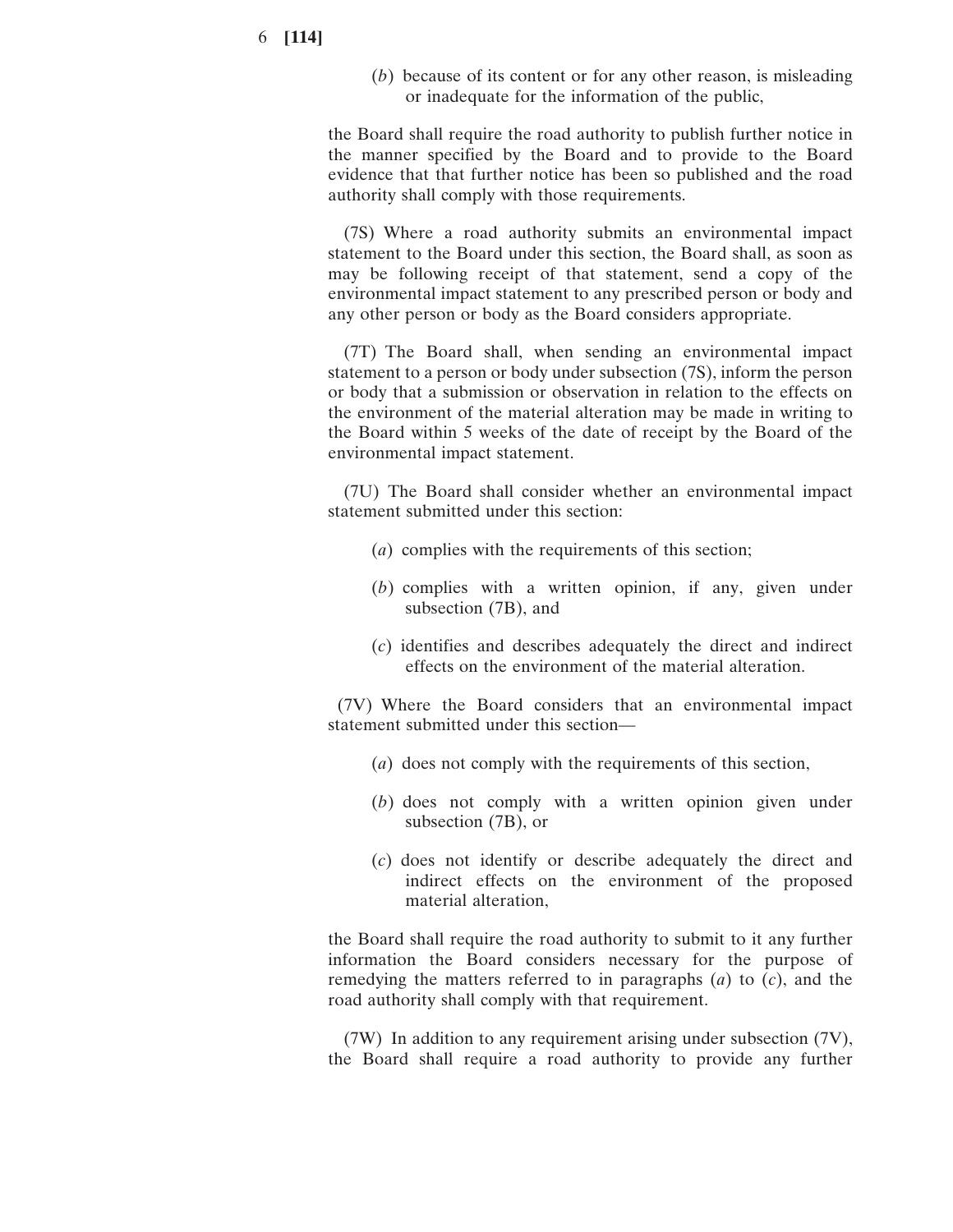information which the Board considers necessary to enable it to carry out an environmental impact assessment, and the road authority shall comply with that requirement.

(7X) The Board shall give notice in writing to the road authority of any requirement for further information under subsection (7V) or (7W) and any notice so given to a road authority shall, where applicable, specify in what way the relevant environmental impact statement does not comply with this section or with a written opinion given under subsection (7B) or does not identify or describe adequately the direct and indirect effects on the environment of the material alteration.

(7Y) Where the Board considers that further information submitted under subsection (7V) or (7W) contains significant additional data in relation to the effects on the environment of the material alteration, the Board shall, as soon as may be after receipt of that further information—

- (*a*) send a copy of the further information to any person or body consulted under subsection (7S) and inform that person or body that a submission or observation in relation to the further information may be made in writing to the Board within a specified period,
- (*b*) notify any person or body who or which, as the case may be, made a submission or observation in relation to the material alteration of the matters specified in subsection (7AA), and
- (*c*) require the road authority to publish a notice in at least one newspaper circulating in the district in which the land affected, or likely to be affected, by the material alteration is located of the matters specified in subsection (7AB).

(7Z) A road authority shall comply with a requirement under subsection  $(TY)(c)$ .

(7AA) The matters specified for the purpose of subsection (7Y)(*b*) are:

(*a*) that significant additional data in relation to the effects on the environment of the material alteration has been provided to the Board and that the further information submitted to the Board containing that data is available for inspection, free of charge or for purchase at a fee not exceeding the reasonable cost of making a copy, at the offices of the Board or such other convenient place as the Board may specify; and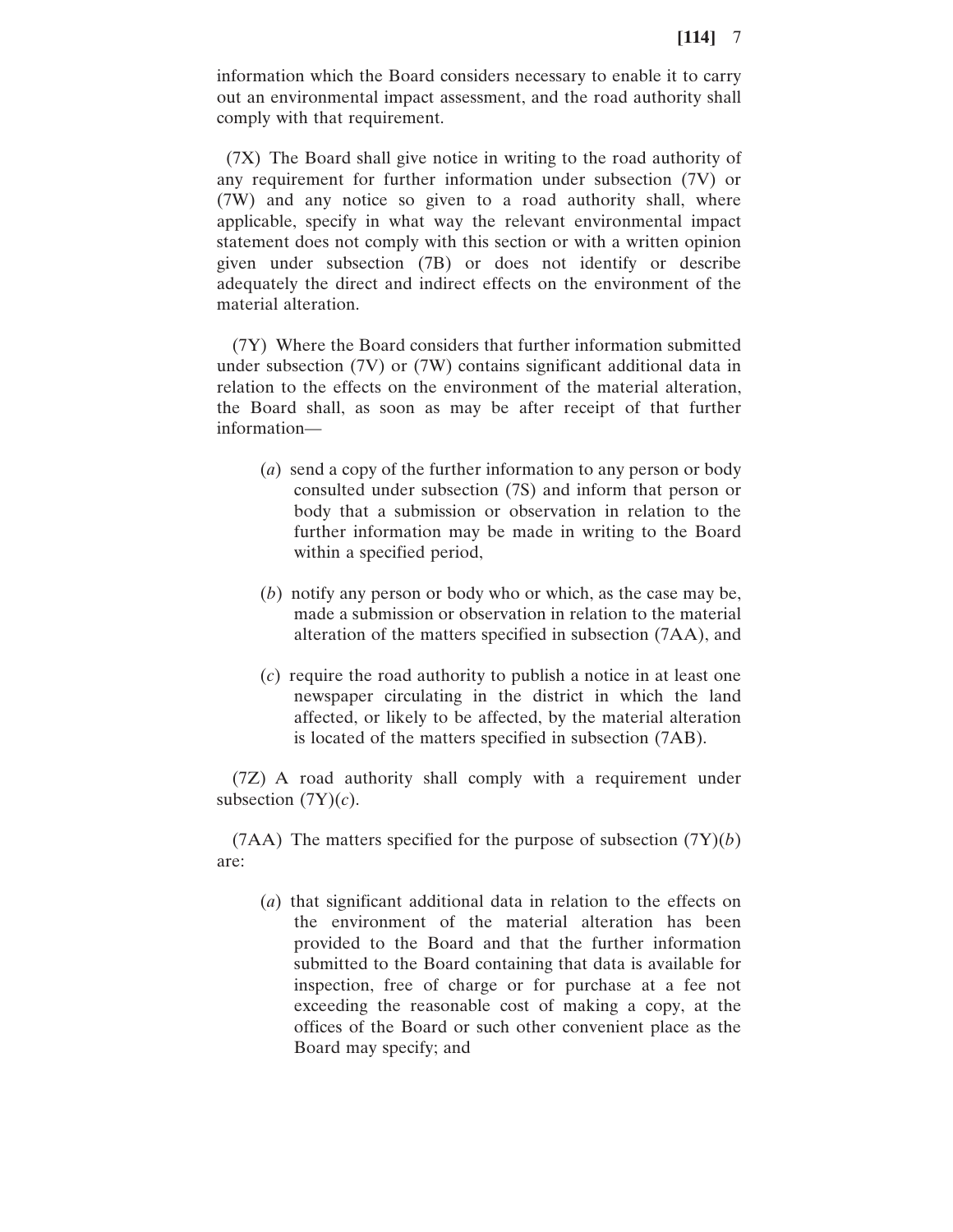(*b*) that a submission or observation in relation to the further information may be made in writing to the Board within a period specified by the Board.

(7AB) The matters specified for the purpose of subsection  $(TY)(c)$ are:

- (*a*) the name of the road authority required to submit the relevant environmental impact statement;
- (*b*) the location of the land affected, or likely to be affected, by the material alteration;
- (*c*) that significant additional data in relation to the effects on the environment of the material alteration been provided to the Board and that the further information submitted to the Board containing the data is available for inspection, free of charge or for purchase at a fee not exceeding the reasonable cost of making a copy, at the offices of the Board or such other convenient place as the Board may specify; and
- (*d*) that a submission or observation in relation to the further information may be made in writing to the Board within a period specified by the Board.

(7AC) The Board shall specify such arrangements as it considers appropriate to allow the matters referred to in paragraphs (*a*) and (*b*) of subsection (7AA) and paragraphs (*c*) and (*d*) of subsection (7AB) to have effect.

(7AD) Where it appears to the Board that a notice published under subsection  $(TY)(c)$ —

- (*a*) does not comply with any of the requirements of subsection (7Y)(*c*) or (7AB), or
- (*b*) because of its content or for any other reason, is misleading or inadequate for the information of the public,

the Board shall require the road authority to publish a further notice in the manner specified by the Board and to provide to the Board evidence that that further notice has been so published and the road authority shall comply with those requirements.

(7AE) Where the Board considers that a material alteration which is the subject of an environmental impact statement under this section would be likely to have significant effects on the environment in another Member State, or where another Member State considers that the material alteration would be likely to have such effects and so requests, the Board shall, as soon as possible, send to that other Member State—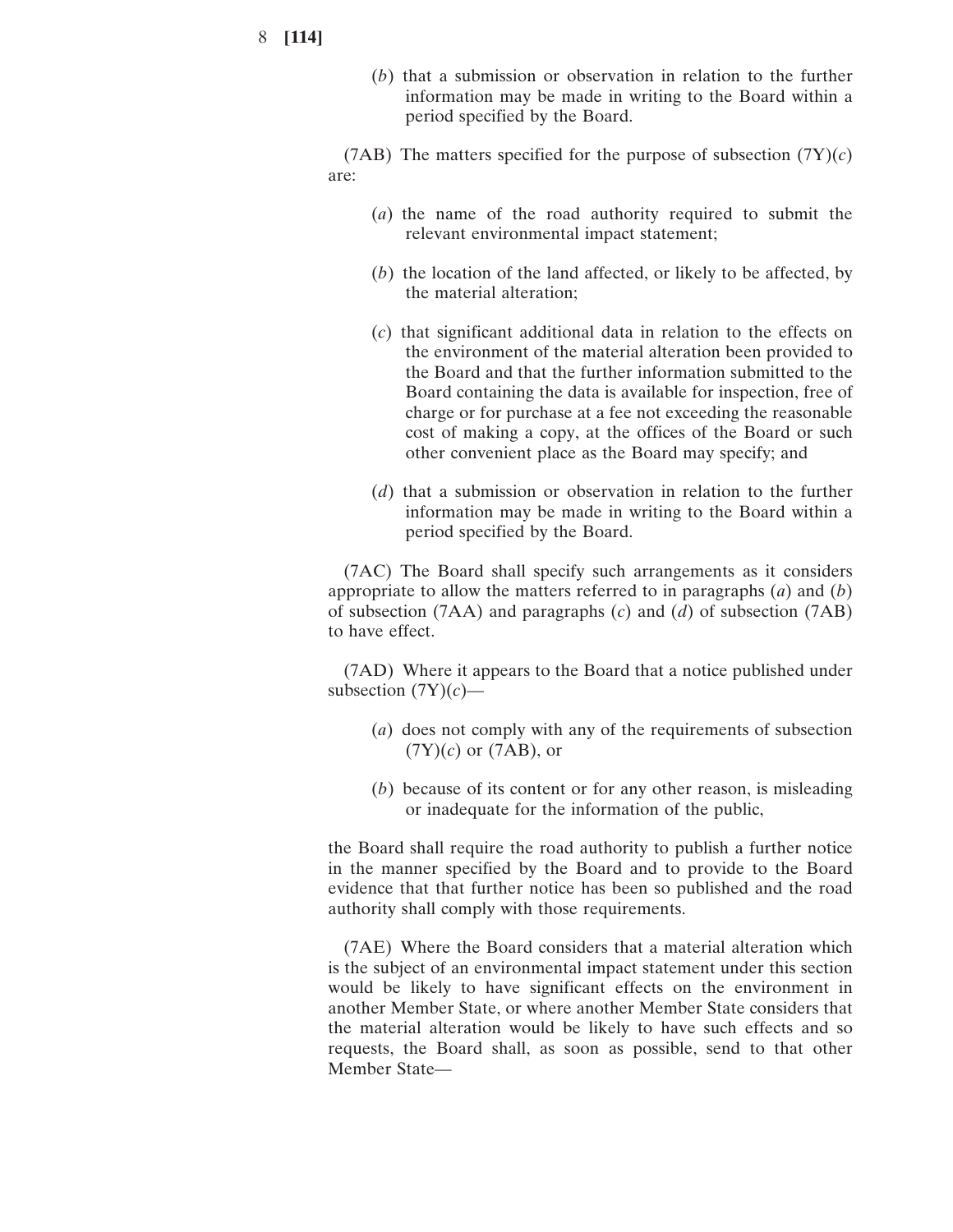- (*a*) a description of the material alteration and any available information on its possible effects on the environment in that Member State, and
- (*b*) relevant information about the procedure for deciding whether or not to confirm the approved road development as affected by the Minister's directions and whether or not to approve, with or without modifications, the change to the approved road development,

and shall give to that Member State a reasonable time to indicate whether it wishes to provide views on those effects.

(7AF) Where a Member State which has received information under subsection (7AE) indicates that it wishes to provide views on the likely effects on the environment of the material alteration, the Board shall send to that Member State—

- (*a*) if it has not already done so, a copy of the environmental impact statement submitted to the Board under this section, and
- (*b*) any further relevant information about the procedure for deciding whether or not to confirm the approved road development as affected by the Minister's directions and whether or not to approve, with or without modifications, the change to the approved road development.

(7AG) Where a Member State has, under subsection (7AF), indicated that it wishes to provide views on the likely effects on the environment of the material alteration, the Board shall consult with that Member State regarding the potential effects of the material alteration on the environment in that Member State and the measures envisaged to reduce or eliminate such effects.

(7AH) In carrying out an environmental impact assessment under this section, the Board shall take into account the following matters:

- (*a*) the environmental impact statement which was submitted to the Board;
- (*b*) any further information submitted to the Board under this section; and
- (*c*) the views, if any, provided by any other Member State under this section.

(7AI) In carrying out an environmental impact assessment under this section the Board may take into account any reports prepared by its officers, servants or agents or by any consultants or advisors engaged by the Board, whether or not for valuable consideration, for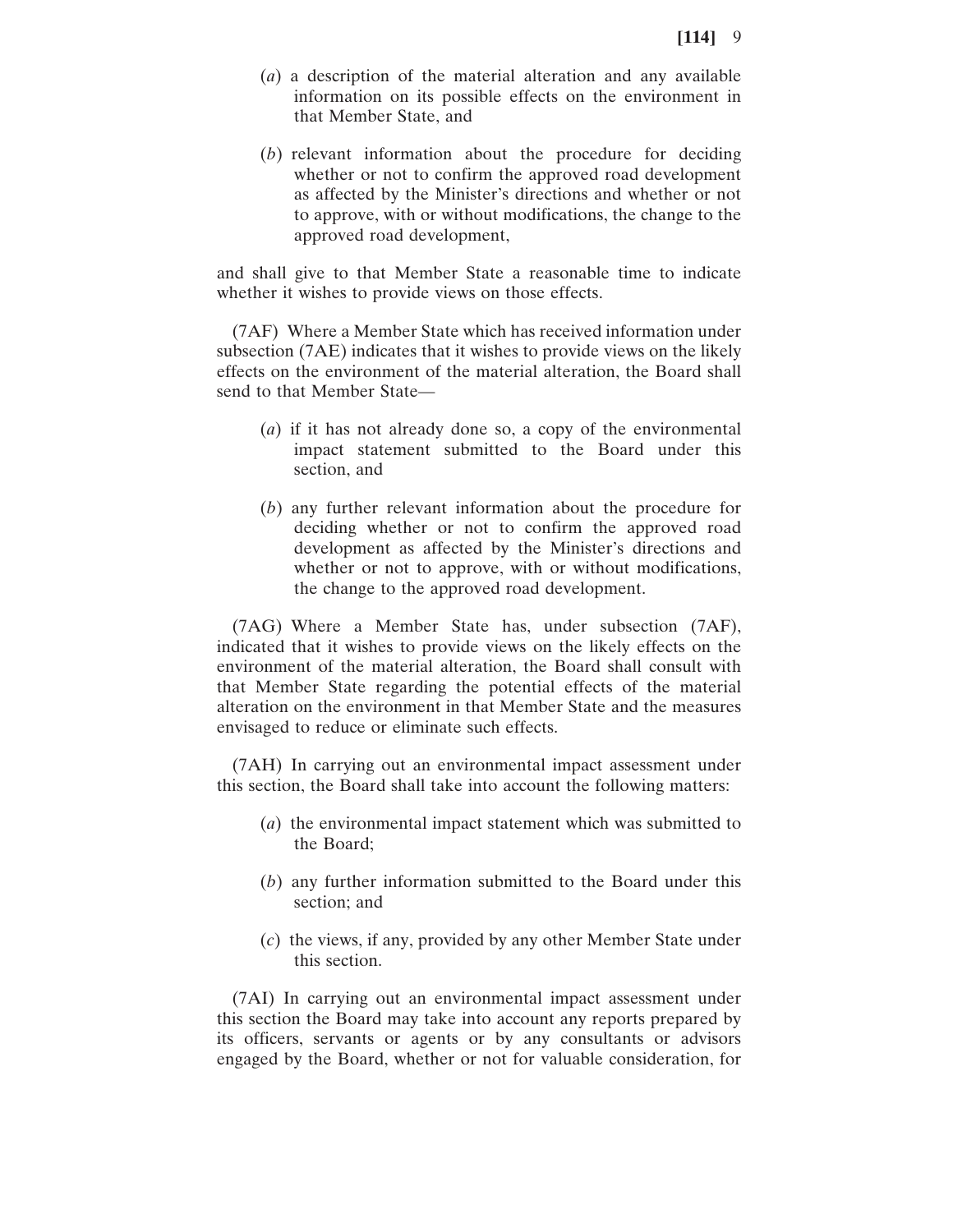the purpose of assisting it in the exercise of its functions under this section.

(7AJ) Without prejudice to subsection (7X), where under any provision of this section the Board requires a road authority to do any thing, the requirement shall be specified in written notice to the road authority in such form as the Board may determine.",

- (*c*) in subsection (8)—
	- (i) in paragraph (*a*), by substituting "Where the Board has carried out an environmental impact assessment under this section" for "Where an environmental impact statement has been submitted under subsection  $(7)(a)$  of this section",
	- (ii) by inserting the following paragraph after paragraph (*a*):
		- "(*aa*) The Board shall not confirm or approve any matter under paragraph (*a*) other than where the requirements of this section, including any requirement placed on a road authority by the Board under this section, have been complied with.",
	- (iii) by inserting the following after paragraph (*b*):
		- "(*bb*) Where an environmental impact assessment has been carried out by the Board under this section, the Board shall, in deciding whether or not to confirm the approved road development as affected by the Minister's directions and whether or not to approve, with or without modifications, the change to the approved road development, take into account the following matters:
			- (i) the environmental impact assessment and its results and findings;
			- (ii) the environmental impact statement which was submitted to the Board;
			- (iii) any further information submitted to the Board under this section;
			- (iv) any submissions or observations made in accordance with this section in relation to the environmental effects of the material alteration; and
			- (v) the views, if any, provided by any other Member State under this section.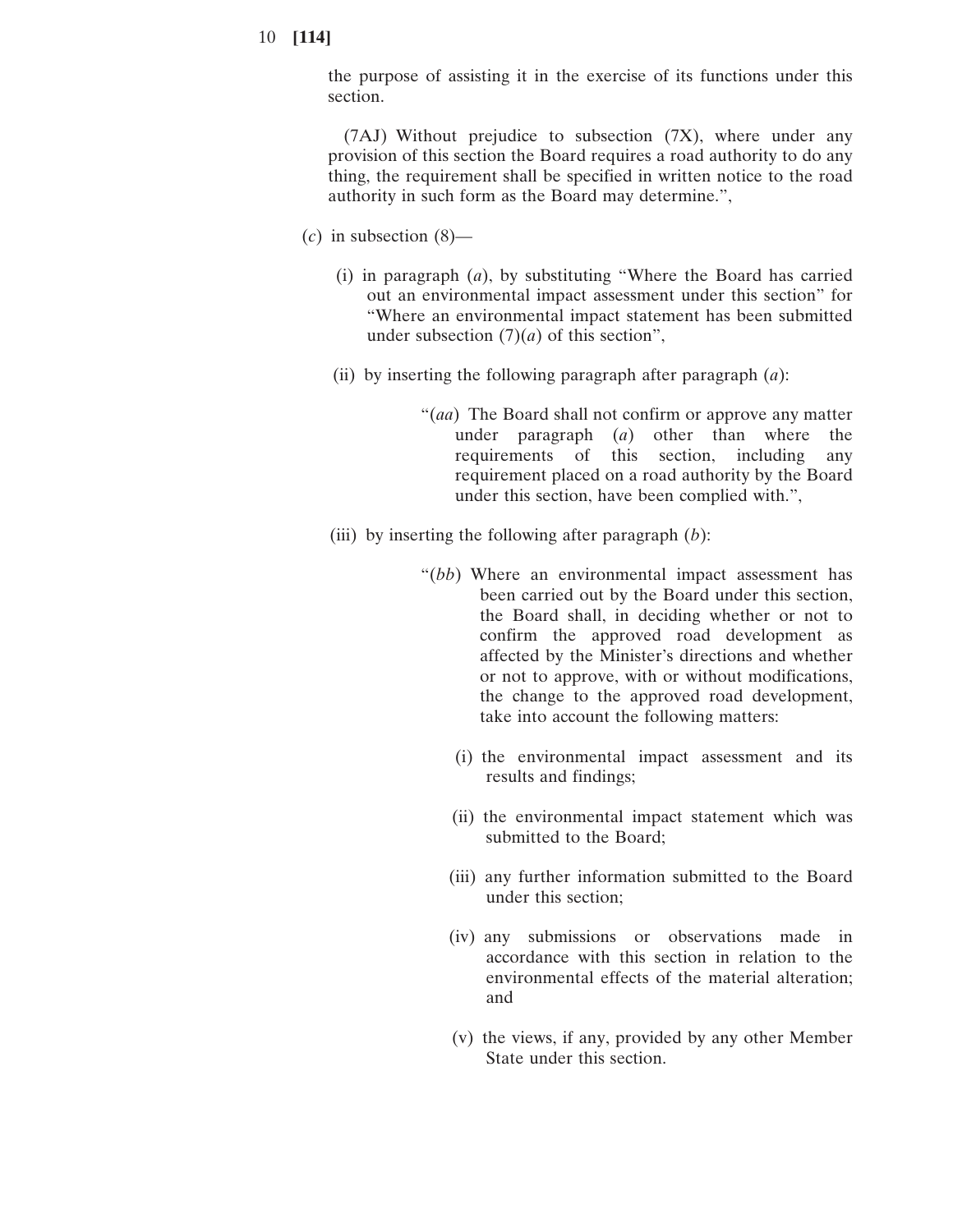- (*bbb*) Where an environmental impact assessment has been carried out by the Board under this section, the Board may, in deciding whether or not to confirm the approved road development as affected by the Minister's directions and whether or not to approve, with or without modifications, the change to the approved road development, take into account any reports prepared by its officers, servants or agents or by any consultants or advisors engaged by the Board, whether or not for valuable consideration, for the purpose of assisting it in the exercise of its functions under this section.
- (*bbbb*) Where, following the carrying out of an environmental impact assessment under this section, the Board exercises its discretion to confirm the approved road development as affected by the Minister's directions or to approve, with or without modifications, the change to the approved road development, the Board may, without prejudice to any other power of the Board, attach to such confirmation or approval any conditions, requirements or similar matters which the Board considers necessary to avoid, reduce and, if possible, offset the major adverse effects of the material alteration.",
- (iv) in paragraph (*c*), by deleting subparagraphs (i) and (ii),
- (v) in paragraph (*d*), by substituting "subsection (7N)" for "subsection  $(7)(b)$  of this section".
- (*d*) by deleting subsection (9),
- (*e*) by substituting the following subsection for subsection (10):

"(10) The Board shall notify a Member State which was consulted under subsection (7AE) of its decision as to whether or not to confirm the approved road development as affected by the Minister's directions and whether or not to approve, with or without modifications, the change to the approved road development.

(10A) The Board shall, as soon as may be following the making of a decision as to whether or not to confirm the approved road development as affected by the Minister's directions and whether or not to approve, with or without modifications, the change to the approved road development—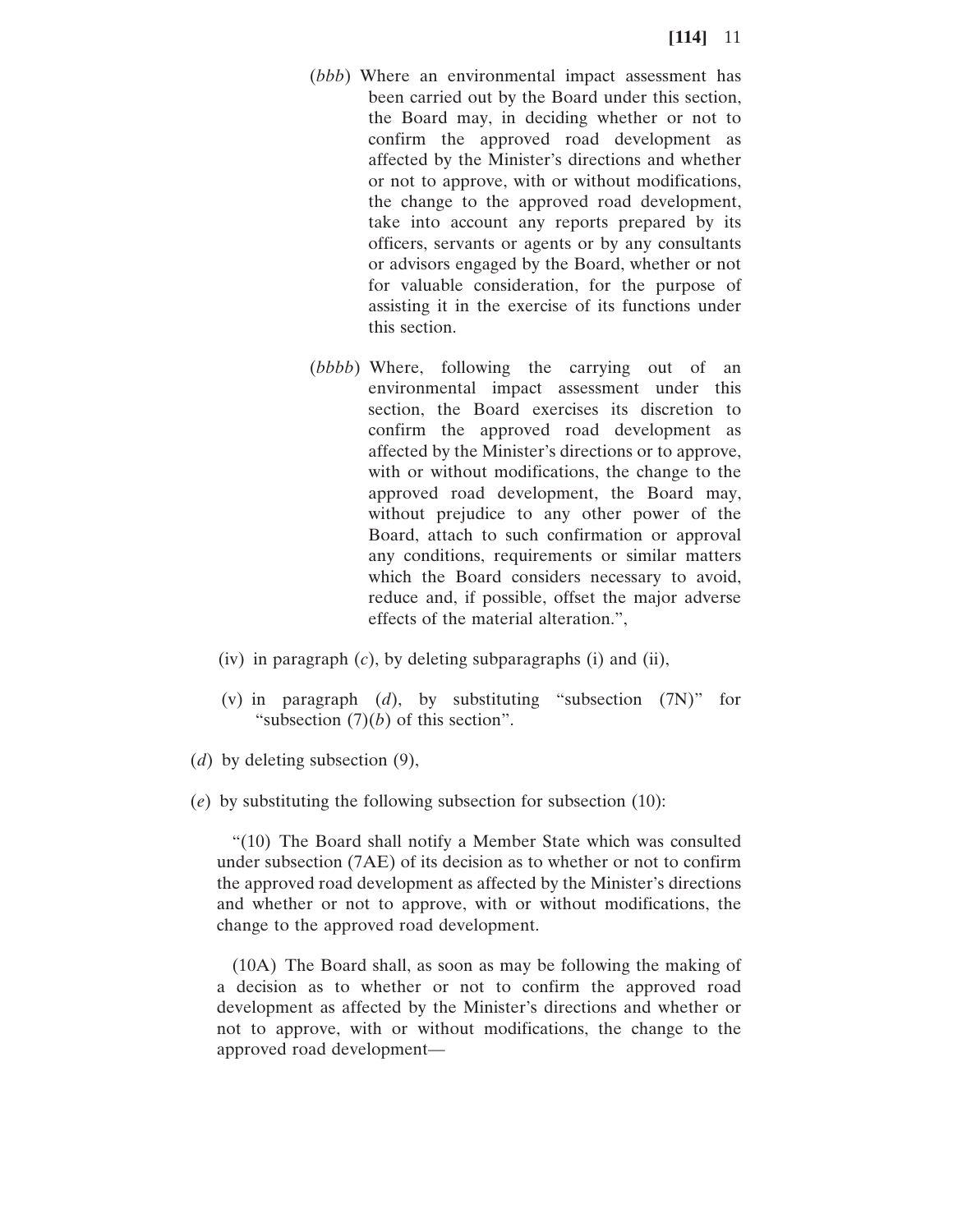- (*a*) publish notice of the decision in at least one newspaper circulating in the district in which the land affected, or likely to be affected, by the material alteration is located, and
- (*b*) arrange to make the relevant environmental impact statement submitted under this section and information on the decision available for inspection by members of the public during a period specified by the Board.

(10B) Information made available under subsection (10A)(*b*) shall include the following:

- (*a*) the content of the relevant confirmation or approval, if the relevant matters were confirmed or approved, including any conditions, requirements or similar matters attached to the confirmation or approval;
- (*b*) the Board's evaluation of the direct and indirect effects of the material alteration on the factors specified in paragraphs (*a*) to (*c*) of the definition of "environmental impact assessment" in subsection (12) and on the interaction between those factors;
- (*c*) having examined the concerns and opinions expressed by the public concerned, the main reasons and considerations on which the decision (including any conditions, requirements or similar matters attached to the confirmation or approval) based, including information about the public participation process;
- (*d*) a description, where necessary, of the main measures to avoid, reduce and, if possible, offset the major adverse effects;
- (*e*) the reports referred to in subsections (7AI) and (8)(bbb); and
- (*f*) information for the public on the procedures available to review the substantive and procedural legality of the decision.",

and

(*f*) in subsection (12), by inserting the following definitions after the definition of "Board":

" 'Directive' means Directive 2011/92/EU of the European Parliament and of the Council of 13 December  $2011<sup>1</sup>$  on the assessment of the effects of certain public and private projects on the environment;

1 OJ No. L26 28.1.2012, p. 1.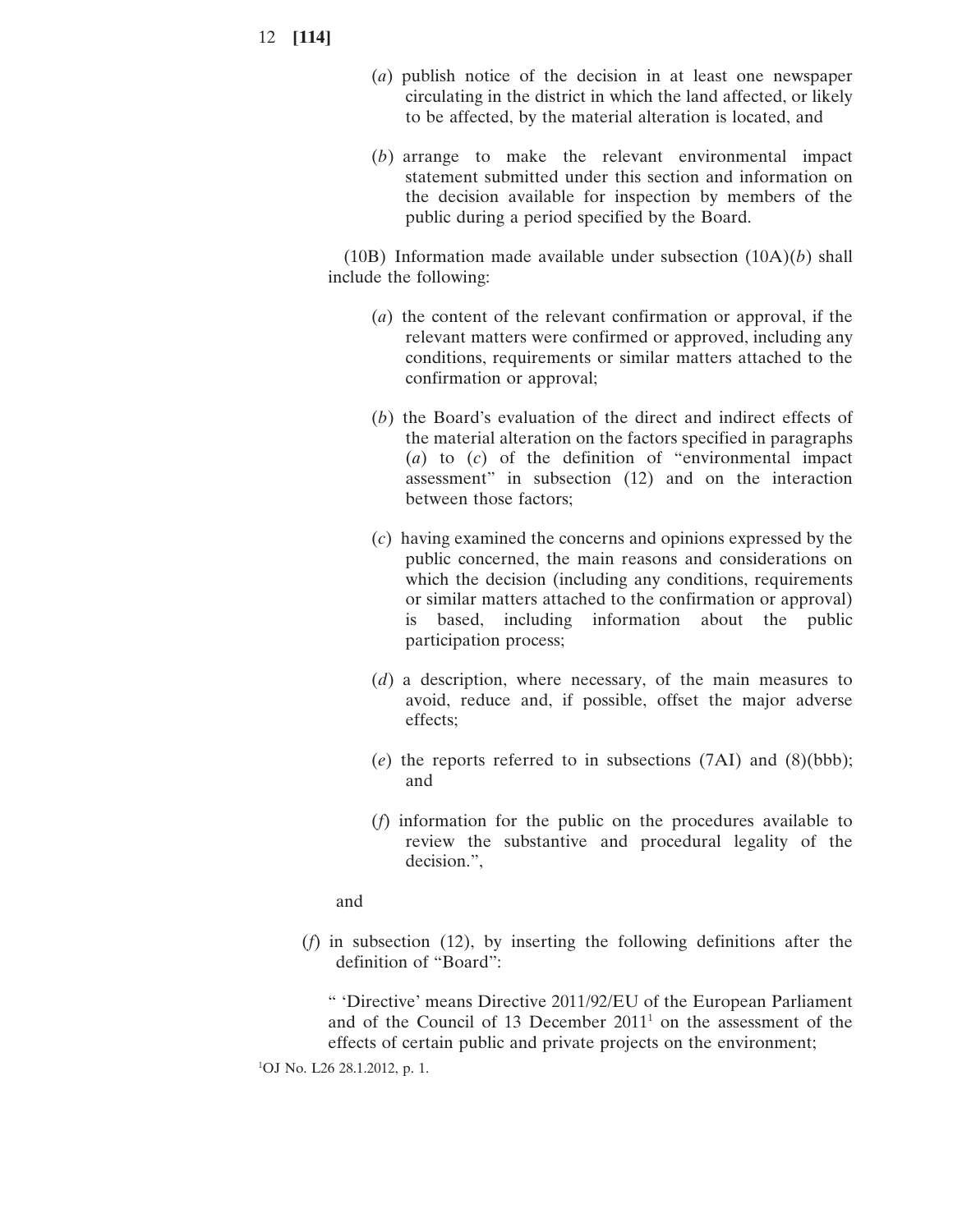'environmental impact assessment' means an assessment, being an assessment which includes an examination, analysis and evaluation by the Board that identifies, describes and assesses in an appropriate manner, in light of each individual case and in accordance with Articles 4 to 11 of the Directive, the direct and indirect effects which a material alteration to an approved road development would have on the following:

- (*a*) human beings, fauna and flora;
- (*b*) soil, water, air, climate and landscape;
- (*c*) material assets and the cultural heritage; and
- (*d*) the interaction between the factors referred to in paragraphs (*a*) to (*c*);

'environmental impact statement' means a written statement of the direct and indirect effects, if any, which a material alteration of an approved road development would have on the environment and which contains the information which an environmental impact statement is required to contain under this section;

'road authority' means—

- (*a*) a road authority within the meaning of section 2 of the Roads Act 1993 (No. 14 of 1993), or
- (*b*) the National Roads Authority;".



GIVEN under my Official Seal, 20 March 2013.

#### JIMMY DEENIHAN,

Minister for Arts, Heritage and the Gaeltacht.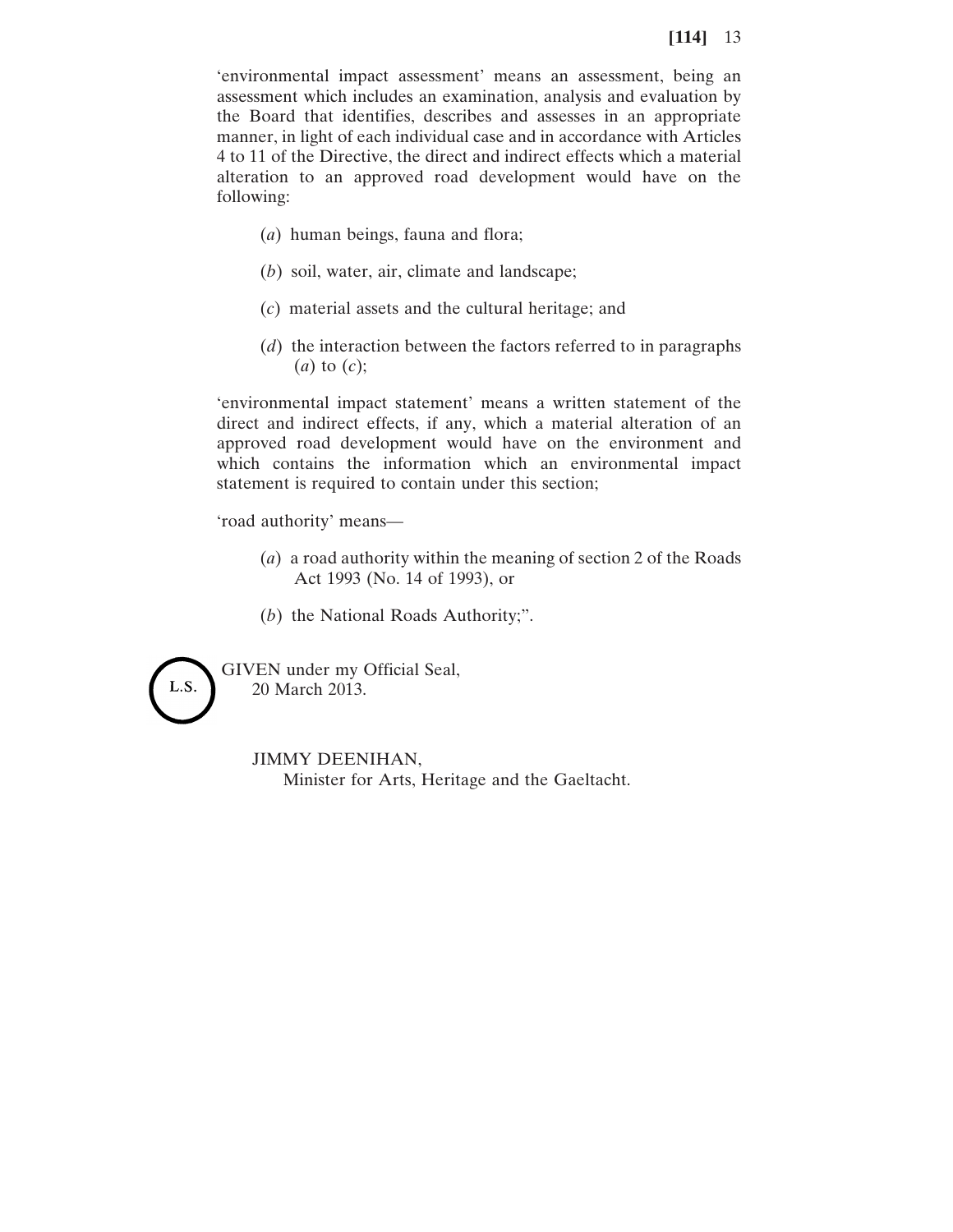# EXPLANATORY NOTE

*(This note does not form part of the Instrument and does not purport to be a legal interpretation.)*

The Regulations amend section 14B of the National Monuments Act 1930 (No. 2 of 1930) as inserted by section 5 of the National Monuments (Amendment) Act 2004 (No. 22 of 2004). Section 14B relates to situations where the Minister for Arts, Heritage and the Gaeltacht has issued directions to a road authority in respect of a national monument discovered during the carrying out of an approved road development. It provides for the carrying out, in appropriate circumstances, of environmental impact assessment of proposed material alterations of approved road schemes consequent on the issuing of such Ministerial directions. The amendments to section 14B made by these Regulations are necessary so as to ensure that full effect is given in Irish law to Directive 2011/92/EU on the assessment of the effects of certain public and private projects on the environment.